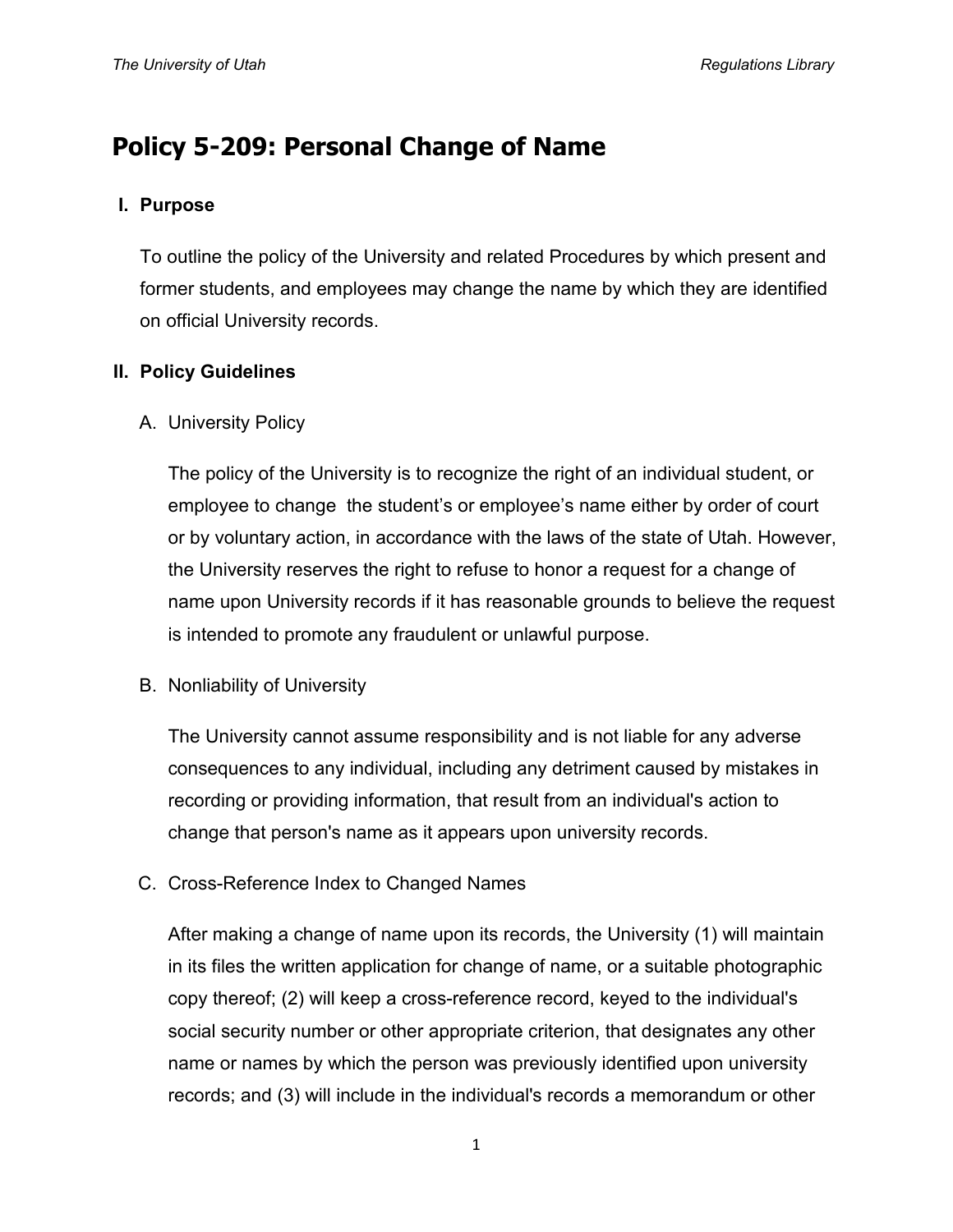notation reflecting the change of name and the date upon which it was implemented.

- D. Retrospective Record Changes
	- 1. The University cannot undertake physically to change the former name of the person at all places where it appears upon university documents or other records, including photographic and electronic records. A request for change of name will therefore be honored only by (1) physical substitution of the new name, as requested, for the former name where it appears upon the primary record of the individual and where it is used to identify or index the individual's official files or records, and (2) identification of the individual under the individual's new name, as requested, upon the university records and data files initiated or maintained with reference to the individual after the date on which the change of name is implemented.
	- 2. For the purpose of this paragraph, the "primary record" of a student is the permanent student record, and the "primary record" of an employee is the Personnel Information Form (or Personnel Action Form).
- E. Providing Information from University Records

In the course of providing personally identifiable information from the University records to persons lawfully entitled to such information, the university cannot undertake to withhold the facts relating to a change of name or to the former name or names by which a particular person may be designated on the records of the University.

# **III. Procedure to Affect a Change of Name**

#### A. Students

A written request for a change of name by a student or former student must be submitted to the Office of the Registrar.

2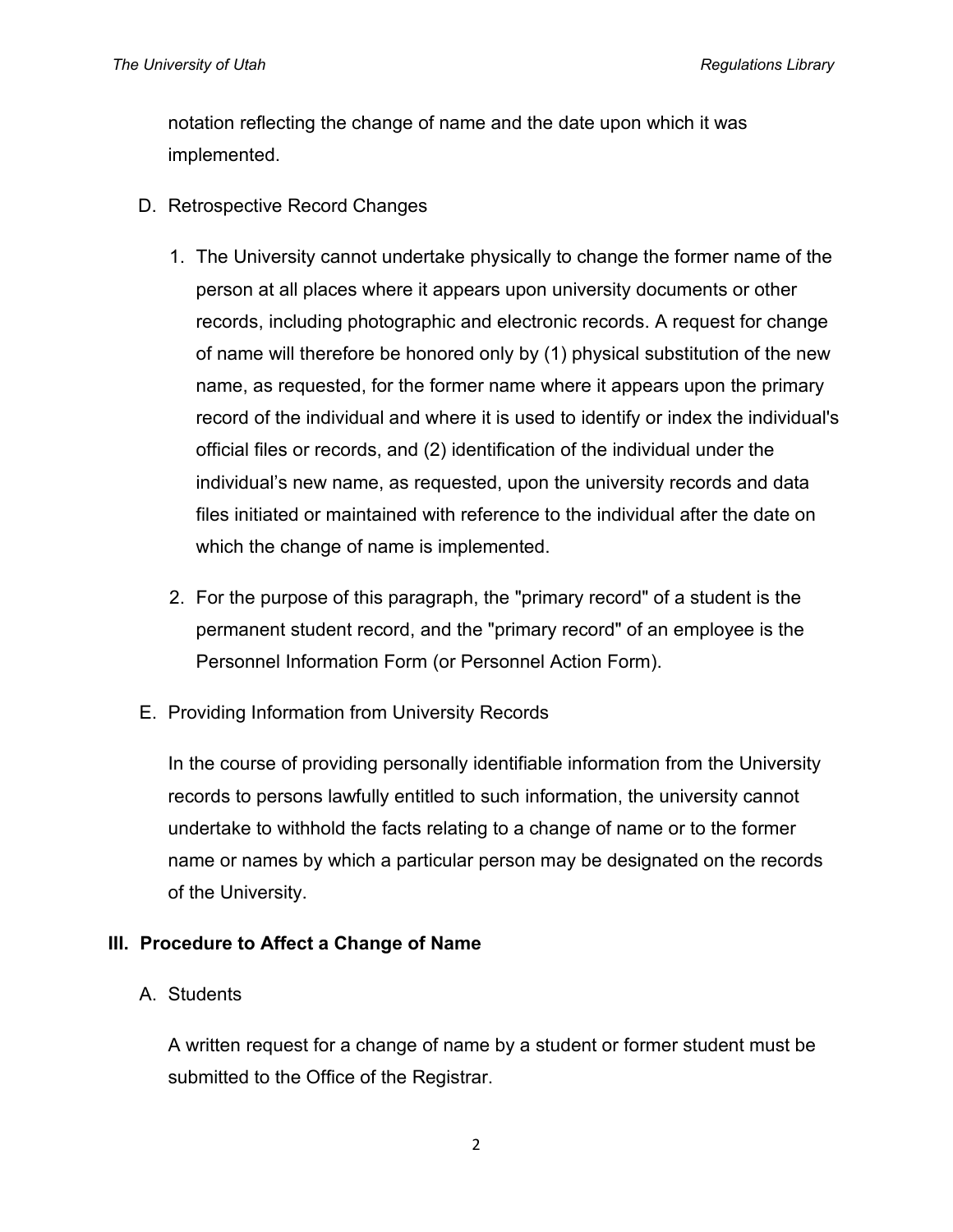## B. Employees

A written request for a change of name by a present or former employee must be submitted to the individual's immediate supervisor and forwarded, as appropriate, to the Senior Vice President for Academic Affairs (for faculty) or the Vice President for Human Resources (for staff).

C. Verification of Identity

The person requesting a change of name may be required to produce a student or employee identification card, driver's license, or other satisfactory evidence that the person is in fact the individual who is requesting a change of name.

D. Reasons for Change of Name

The individual may, but is not required to, state a reason for the requested change of name, or furnish copies of any court order or other legal documentation in support of the requested change of name. The absence of any stated reason or of any legal documentation does not constitute grounds for refusal of the university to implement the request.

# **IV. Contacts**

Policy Owner: Questions about this Policy and any related Rules, Procedures and Guidelines should be directed to the Director of Employee Relations for Human [Resources.](http://regulations.utah.edu/info/index.php)

Policy Officer: Only the [Vice President for Human Resources](http://regulations.utah.edu/info/index.php) or designee has the authority to grant exceptions to this Policy.

# **V. History**

Editorially revised: October 11, 2011

Editorial changes were made to this document to reflect the changes in employee definitions as set forth in Policy 5-100.